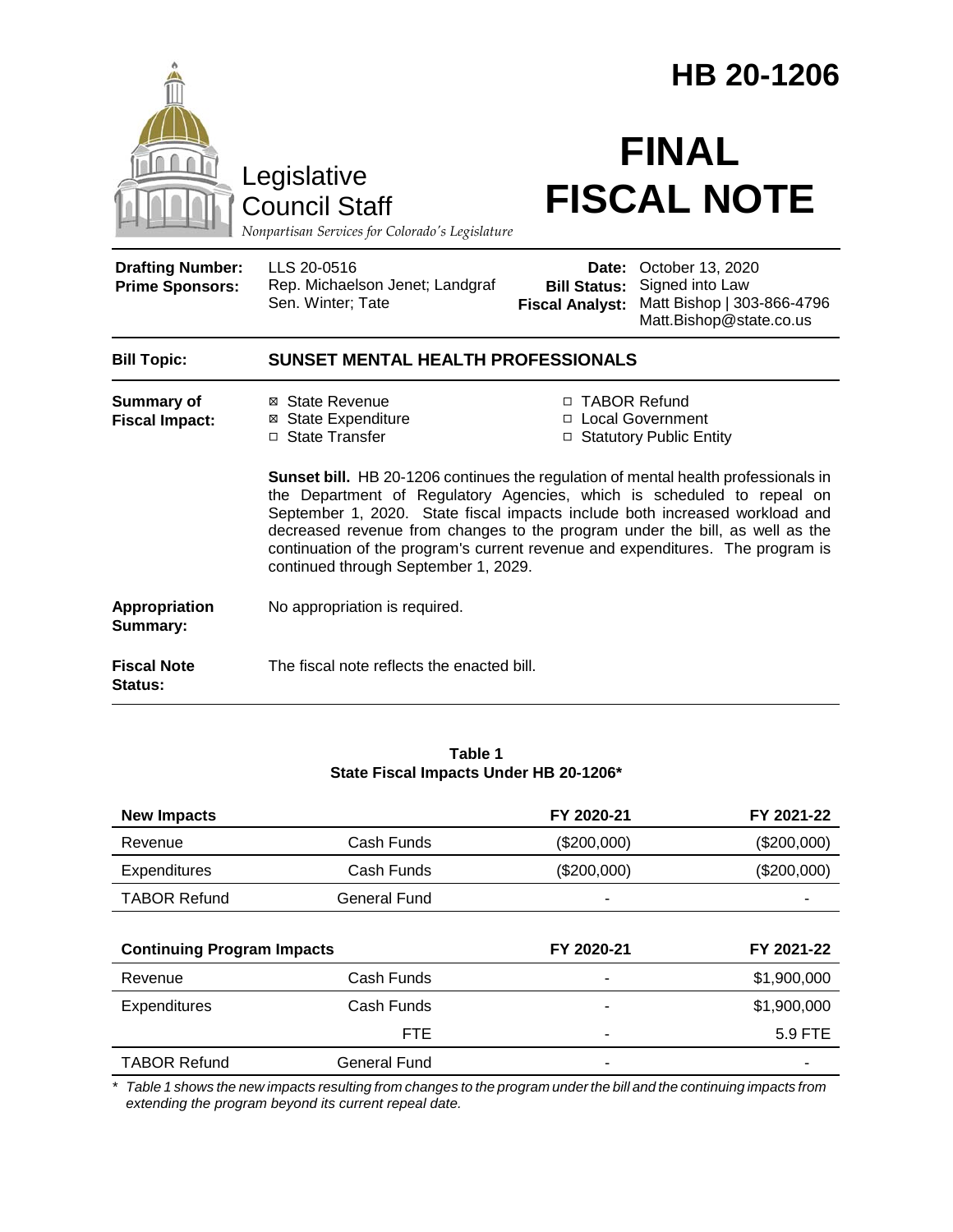October 13, 2020

# **Summary of Legislation**

The bill continues the regulation of mental health professionals, including psychologists, social workers, professional counselors, marriage and family therapists, registered psychotherapists, and addiction counselors, for nine years, through 2029. The bill also implements regulatory changes based on the recommendations of the sunset report. These changes include:

- allowing the staff of a mental health board to approve applications for licensure, certification, and registration without board ratification unless the board deems ratification necessary;
- requiring mental health professionals to disclose to clients that medical records may not be maintained after seven years;
- expanding title protection for certain mental health professions;
- making conviction of a crime related to a mental health practice and the failure to report a felony conviction a violation of the mental health practice acts;
- permitting the appropriate regulatory board to suspend a mental health professional's license, certification, or registration for failure to comply with a board-ordered mental or physical health examination;
- repealing the requirement that a candidate for a social work license be supervised by a licensed social worker, allowing supervision of an applicant for a social work license to be done virtually, and creating the category of clinical social worker candidate;
- requiring applicants for initial psychology licensure to complete a criminal history record check;
- repealing the requirement that members of mental health boards be United States citizens;
- granting rule-making authority to the State Board of Addiction Counselor Examiners and requiring the State Board of Human Services in the Department of Human Services to establish education requirements for addiction counselors;
- creating the Mental Health Disciplinary Record Work Group concerning the timeline and conditions for which disciplinary actions are available to the public or applicable regulators;
- closing access to the psychotherapy registry and replacing the registered psychotherapist category with the category "unlicensed psychotherapist;" and
- replacing the Level I, II, and III categories of certified addiction counselor with the categories "certified addiction technician" and "certified addiction specialist."

The bill also clarifies that:

- mental health professionals may administer opiate antagonists;
- students practicing in a school program and practitioners of auricular acudetox are exempt from licensing, certification, and registration requirements;
- mental health professionals are not prohibited from offering or accepting payment for services provided from a referral;
- mental health professionals may disclose confidential communications if there is a threat to a school or its employees; and
- course work is the only professional competency activity that fulfills all continuing competency requirements for licensed social workers and licensed clinical social workers.

# **Background**

Mental health professionals are regulated by the corresponding professional board in the Department of Regulatory Agencies, and must be registered, certified, or licensed to practice. There are typically between 25,000 and 29,000 active registrations, certifications, and licenses in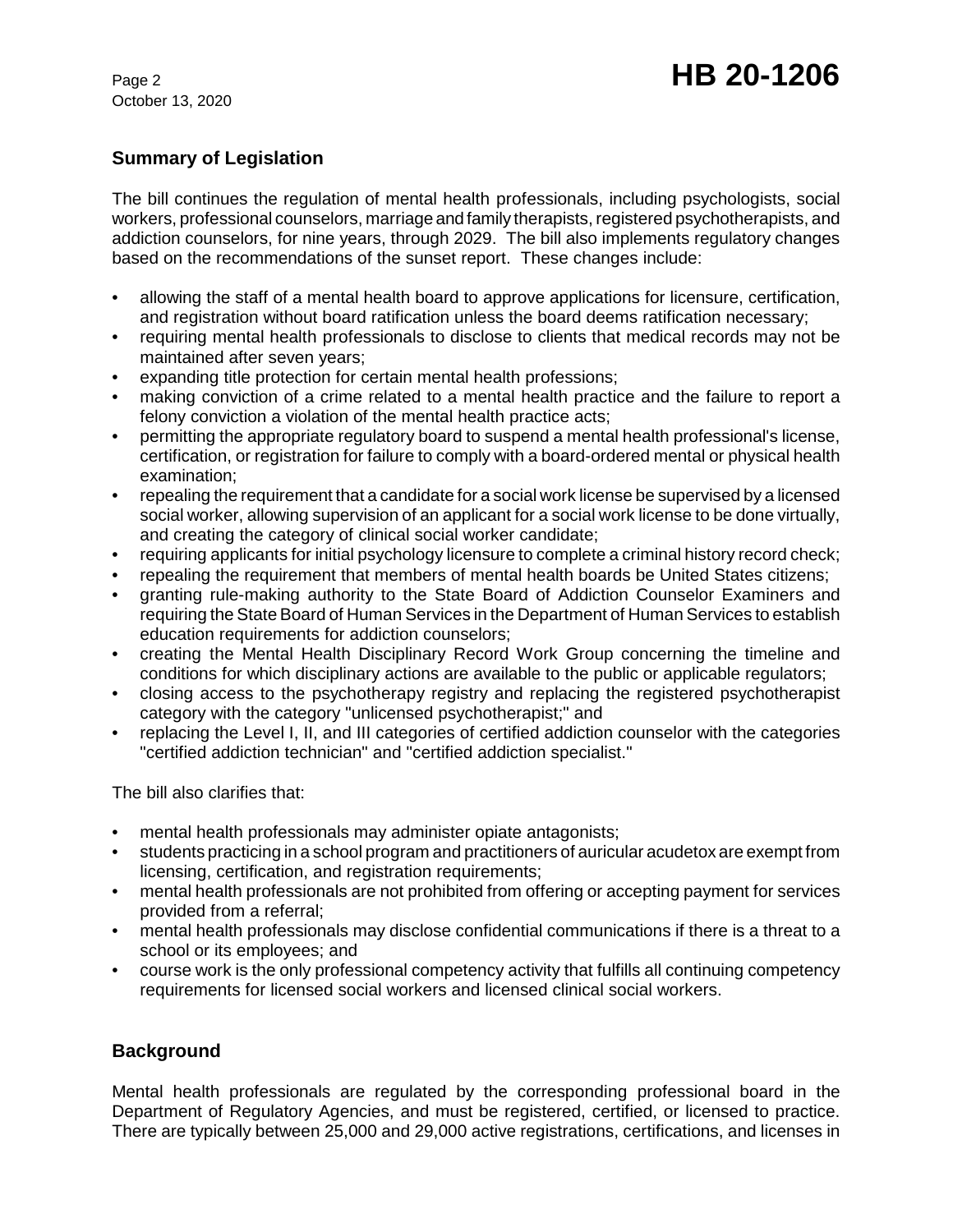October 13, 2020

a given year. Applicants pay an application or renewal fee every other year, which ranges in cost from \$45 to \$227 depending on the type of application and field of practice. Registrations, certifications, and licenses must be renewed every two years.

## **Continuing Program Impacts**

Based on the recent expenditures, the Department of Regulatory Agencies (DORA) is expected to have continuing revenue and expenditures of \$1.9 million to administer the regulatory programs for mental health professionals beginning in FY 2021-22. This continuing revenue is subject to the state TABOR limits. The fiscal note does not identify any change to TABOR refunds because the revenue is already accounted for in the LCS revenue forecast.

### **State Revenue**

The changes to the regulatory programs affects revenue in several state agencies.

**Department of Regulatory Agencies.** Closing access to the psychotherapy registry will decrease revenue to DORA. In recent years, the department has received approximately 1,100 annual applications to the psychotherapy registry. Applying to the registry costs about \$180, including a \$160 application fee plus \$20 for each attempt to pass a jurisprudence exam. The fiscal note estimates that the revenue decrease will be about \$200,000 annually beginning in FY 2020-21. There may also be a minimal decrease in renewal fee revenue beginning in FY 2022-23 as registrations lapse. Any decrease is expected to be minimal, as most unlicensed psychotherapists are expected to pursue renewal, since any lapse in registration will be permanent.

**Department of Public Safety.** The bill increases state cash fund revenue from criminal history background checks to the Colorado Bureau of Investigation (CBI) Identification Unit Cash Fund in the Department of Public Safety starting in FY 2020-21. The current fee for background checks is \$39.50, which includes \$11.25 for a Federal Bureau of Investigation fingerprint-based check, which is passed on to that federal agency. The background check is only required for initial licensure and is not required for renewal. The incidence of background checks is expected to be low, therefore the revenue impact is minimal.

### **State Expenditures**

The changes to the regulatory programs affects expenditures and additional workload in several state agencies.

**Department of Regulatory Agencies.** The fiscal note assumes that the decrease in revenue attributable to closing access to the psychotherapy registry will be offset by an equivalent decrease in expenditures. If expenditures in DORA decrease at a different rate, the department has rulemaking authority to adjust renewal fees for unlicensed psychotherapists to ensure program expenditures match program revenue.

Other changes to the programs may result in additional complaints being heard by mental health boards. The department may also have increased legal services for rulemaking; however, any additional legal services required are expected to be minimal. Finally, workload may increase related to the Mental Health Disciplinary Record Work Group. Additional workload can be absorbed within existing appropriations.